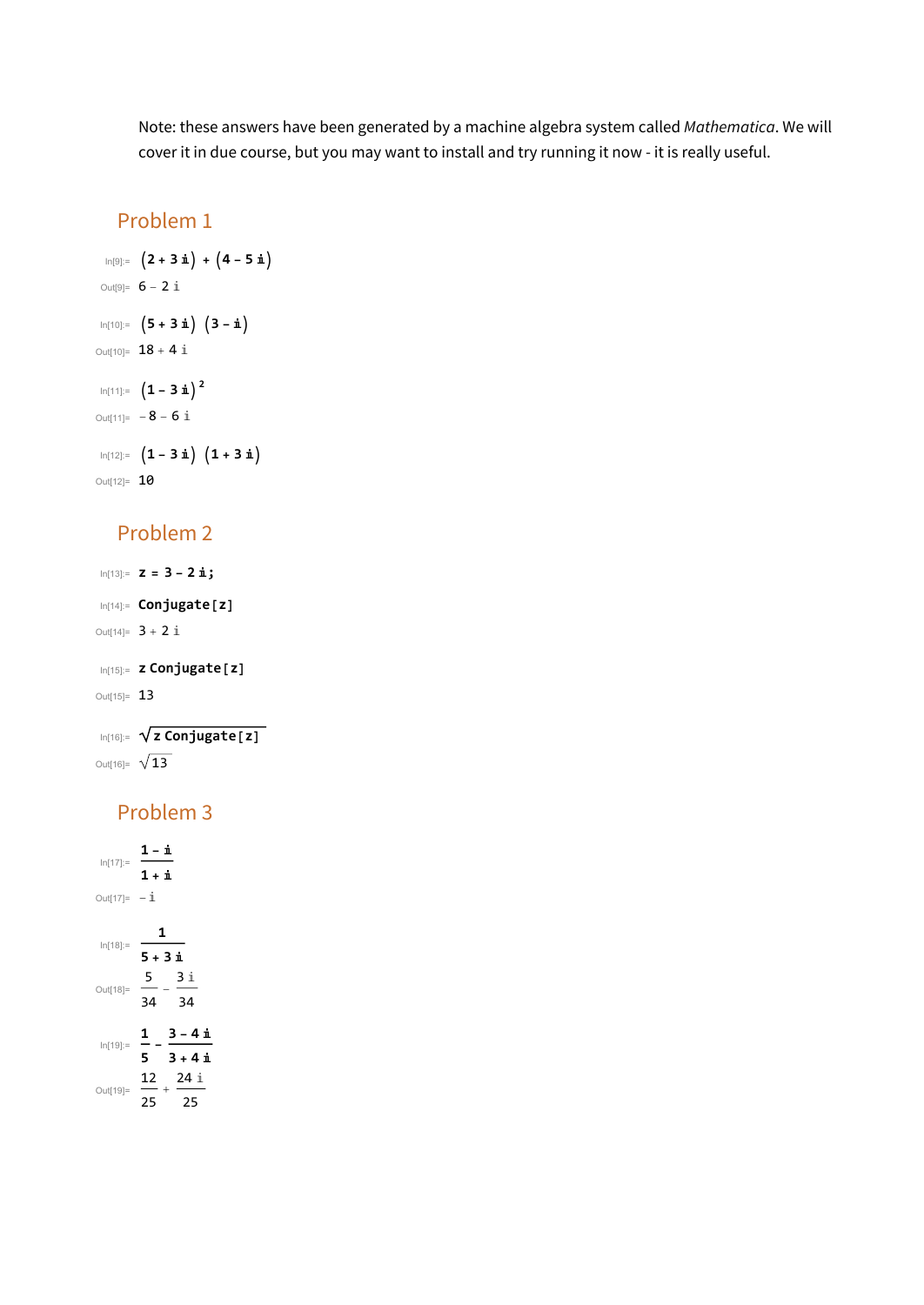#### Problem 4

In[20]:= **numbers = 2 ⅈ, -3, 1 - ⅈ, 1 ⅈ; Show[Argand[numbers], Graphics@Circle[{0, 0}, 1]]**



In[22]:= **AbsArg[numbers]**

Out[22]=  $\{2, \frac{\pi}{4}\}$ 2  $\{3, \pi\}, \{\sqrt{2}, -\frac{\pi}{2}\}$ 4  $\}, \{1, -\frac{\pi}{2}\}$ 2  $\}$ 

In[23]:= **PolarForm[numbers]**

Out[23]=  $\{2e^{\frac{i\pi}{2}}$ ,  $3e^{i\pi}$ ,  $\sqrt{2}e^{-\frac{i\pi}{4}}$ ,  $e^{-\frac{i\pi}{2}}\}$ 

### Problem 5

In[24]:= **ReIm3 x<sup>2</sup> + 1 + 2 ⅈ x + 2 ⅈ - 1 // Simplify** Out[24]=  $\left\{-2 + x + 3 x^2, 2 (1 + x)\right\}$  $\text{In}[25]:$  **50lve** $\left[\{-2 + x + 3x^2 = 0, 2(1 + x) = 0\}, x\right]$ Out[25]=  $\{ \{ \, x \rightarrow -1 \} \, \}$ 

## Problem 6

In[26]:= **numbers = 1 - ⅈ, 3 + ⅈ, 2 ⅈ, -3;** In[27]:= **PolarForm[numbers]** Out[27]=  $\left\{\sqrt{2} \right.$   $\mathrm{e}^{-\frac{\mathrm{i} \pi}{4}}$ , 2 $\mathrm{e}^{\frac{\mathrm{i} \pi}{6}}$ , 2 $\mathrm{e}^{\frac{\mathrm{i} \pi}{2}}$ , 3 $\mathrm{e}^{\mathrm{i} \pi}$ } In[28]:= **PolarForm[Conjugate[numbers]]** Out[28]=  $\left\{\sqrt{2} \right.$   $\mathrm{e}^{\frac{\mathrm{i} \pi}{4}}$ , 2 $\mathrm{e}^{-\frac{\mathrm{i} \pi}{6}}$ , 2 $\mathrm{e}^{-\frac{\mathrm{i} \pi}{2}}$ , 3 $\mathrm{e}^{\mathrm{i} \pi}$ }